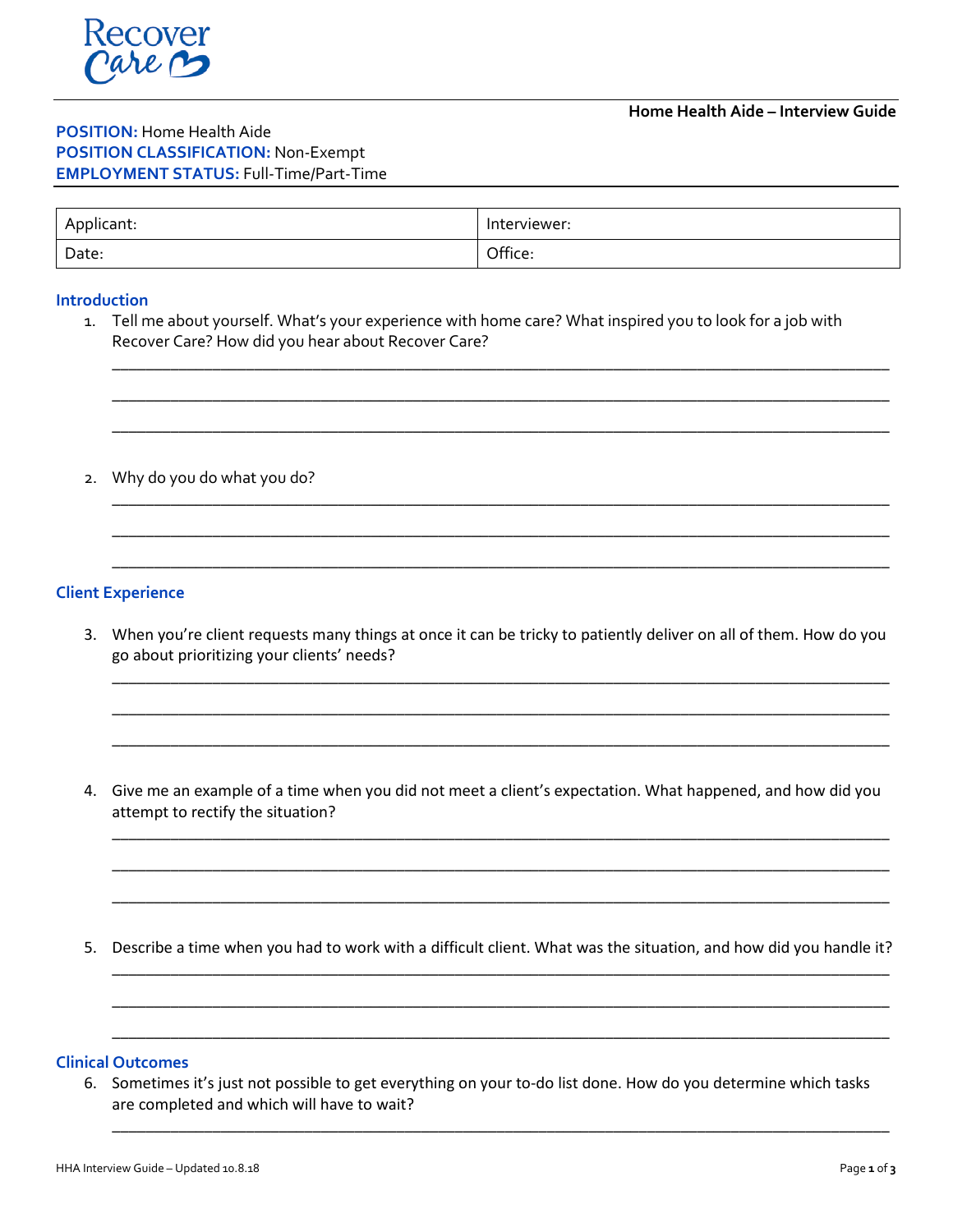- What would you if you entered a client's home with horrible living conditions?  $7.$
- 8. Describe to me your understanding of HIPAA and Patient Privacy? What does it mean to you?

- What would you do if a client refused her shower? 9.
- 10. What would you do if a client became confrontational while you were trying to assist with his morning cares?

# **Employee Engagement**

- 11. Give me an example of a time you faced a conflict while working on a team. How did you handle that?
- 12. What differentiates an organization from the next home health agency down the road?

13. We all make mistakes. Tell me about a time you wish you'd handled a situation differently.